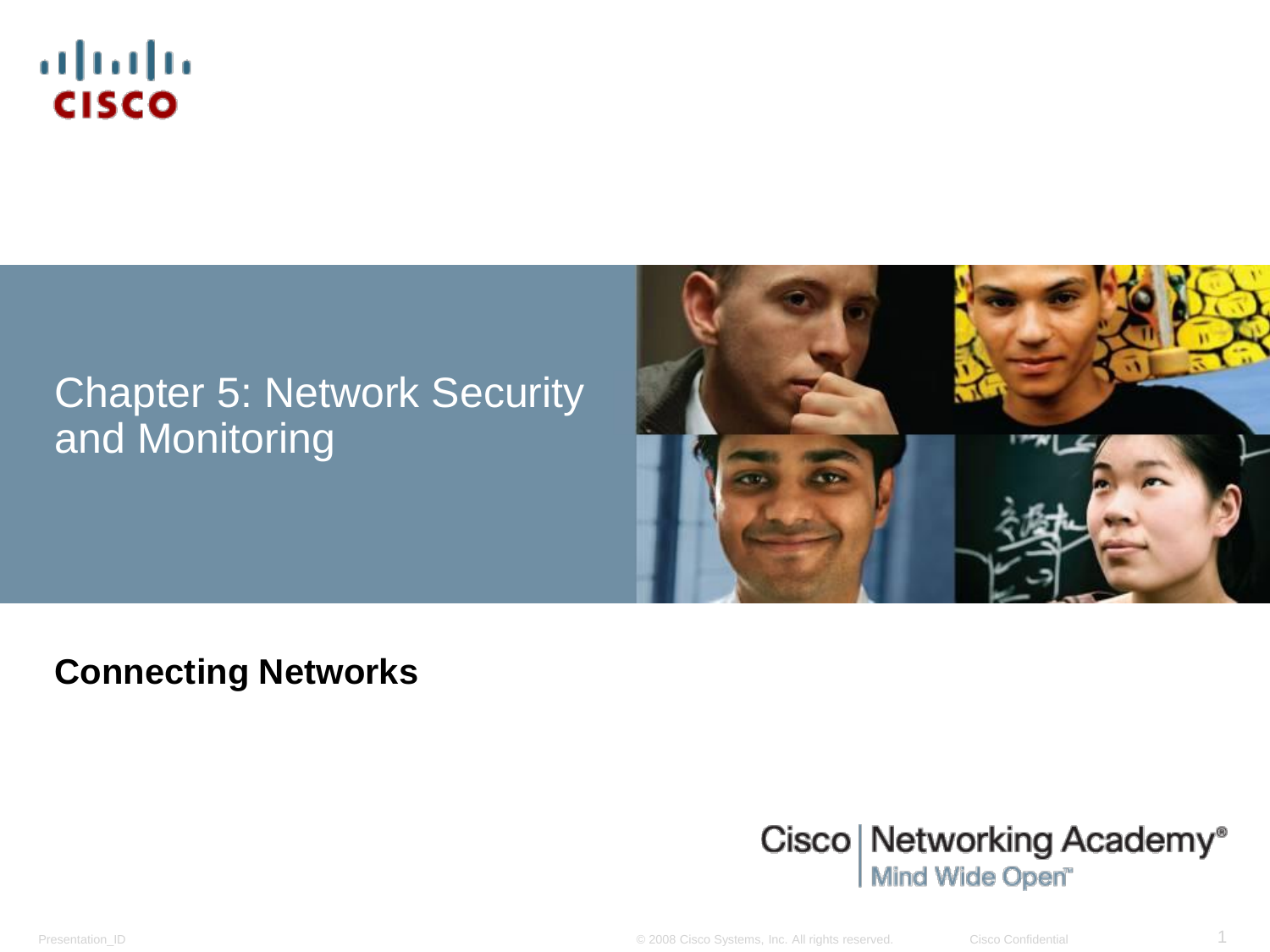



## **Chapter 5 - Sections & Objectives**

- 5.1 LAN Security
	- Explain how to mitigate common LAN security.
- 5.2 SNMP
	- Configure SNMP to monitor network operations in a small to mediumsized business network.
- 5.3 Cisco Switch Port Analyzer (SPAN)
	- Troubleshoot a network problem using SPAN.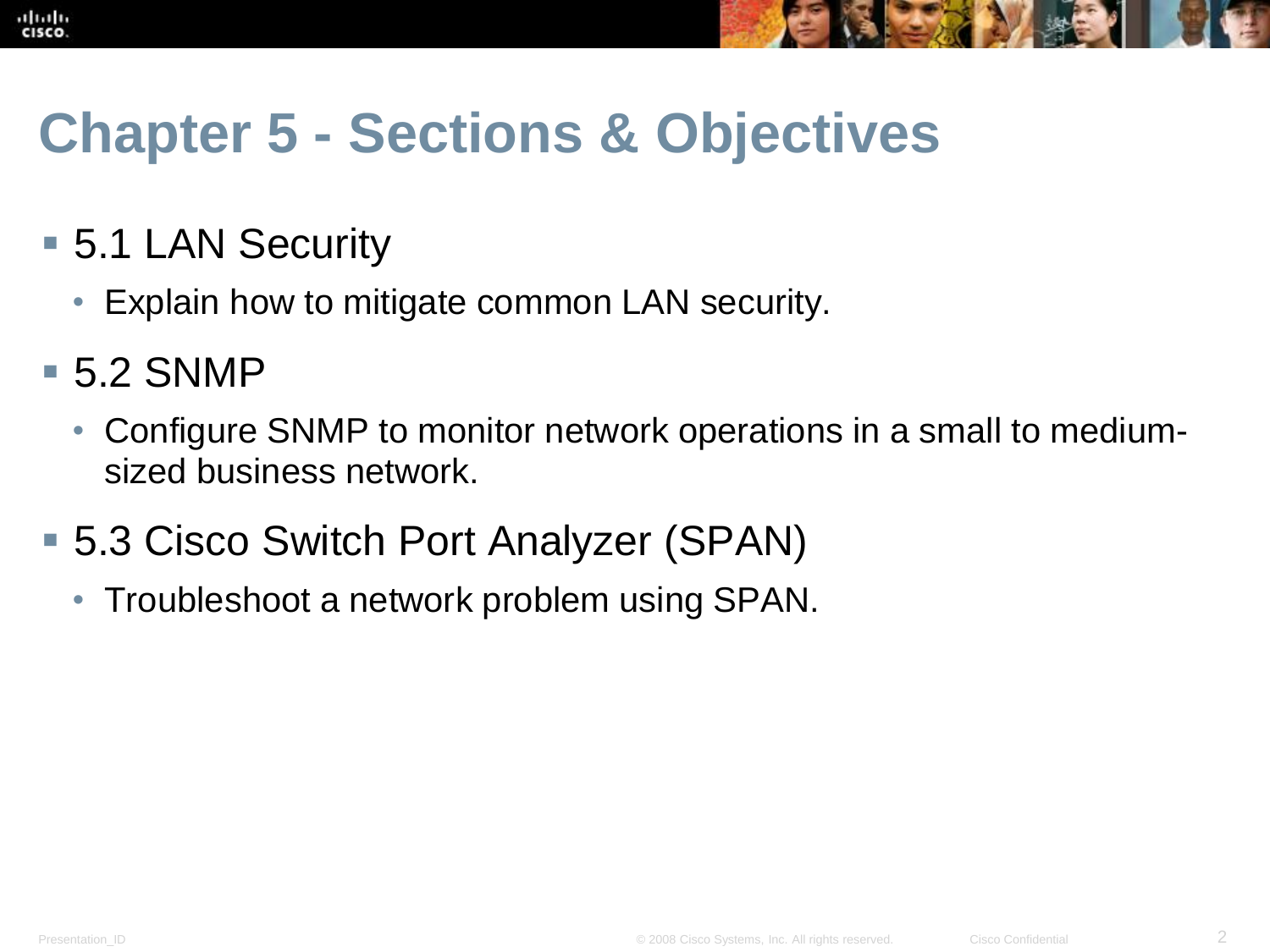

#### 5.1 LAN Security





Presentation\_ID **Example 2008** Cisco Systems, Inc. All rights reserved. Cisco Confidential Cisco Confidential 3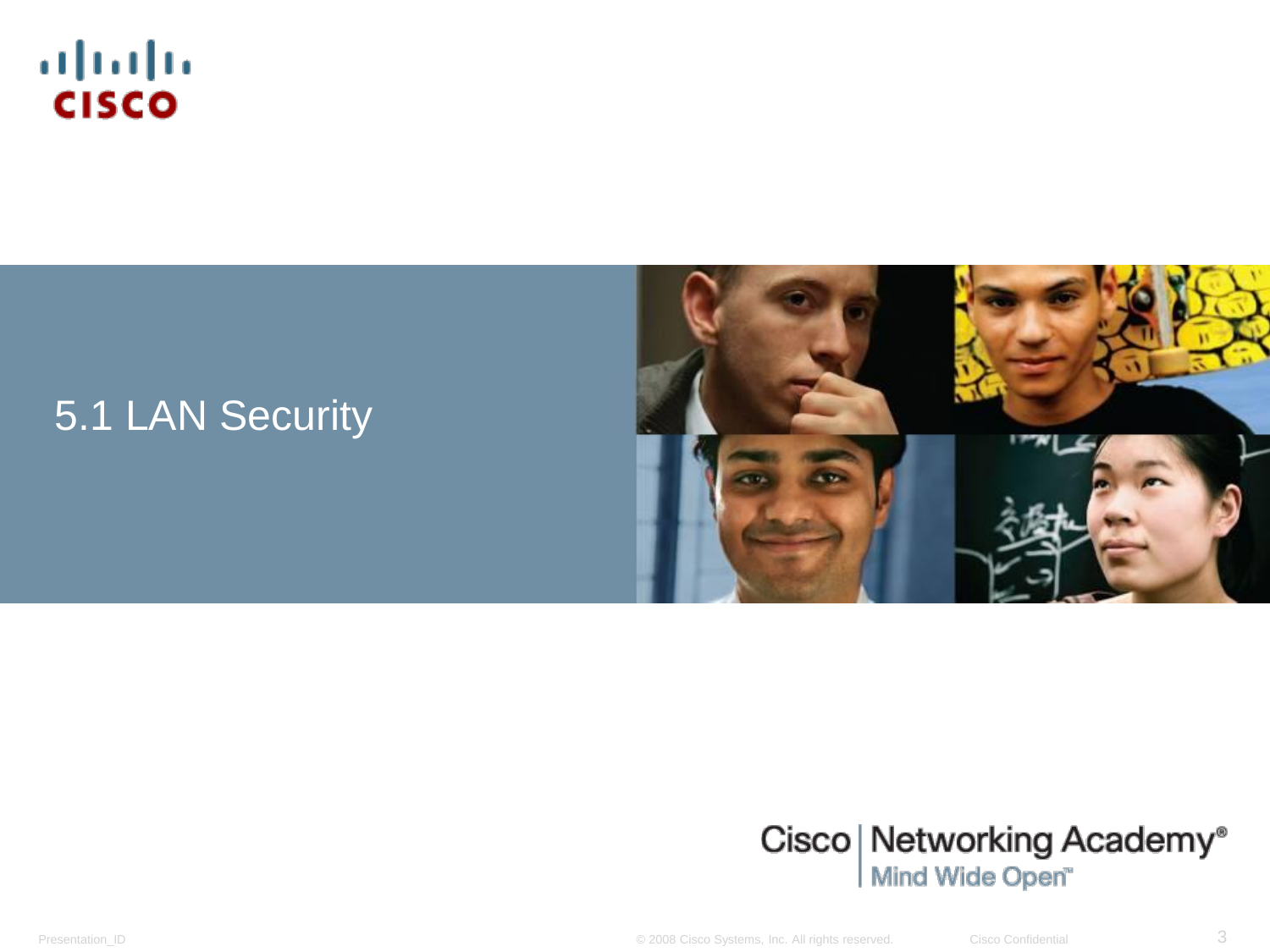#### **LAN Security LAN Security**

altah **CISCO** 

- Physical Damage
	- Dropping, ESD, Lightning, UPS use, Theft
	- Physically securing devices
	- Environmental threats
- Common attacks against the Layer 2 LAN infrastructure include:
	- CDP Reconnaissance Attacks (shut down CDP)
	- Telnet Attacks (Close telnet access, complex passwords, ssh, acl)
	- MAC Address Table Flooding Attacks (shutdown unused ports, configure port security)
	- VLAN Attacks (put unused ports in unused vlan, hardcode access, change default vlan, port security)
	- **DHCP Attacks (DHCP snooping, port security)**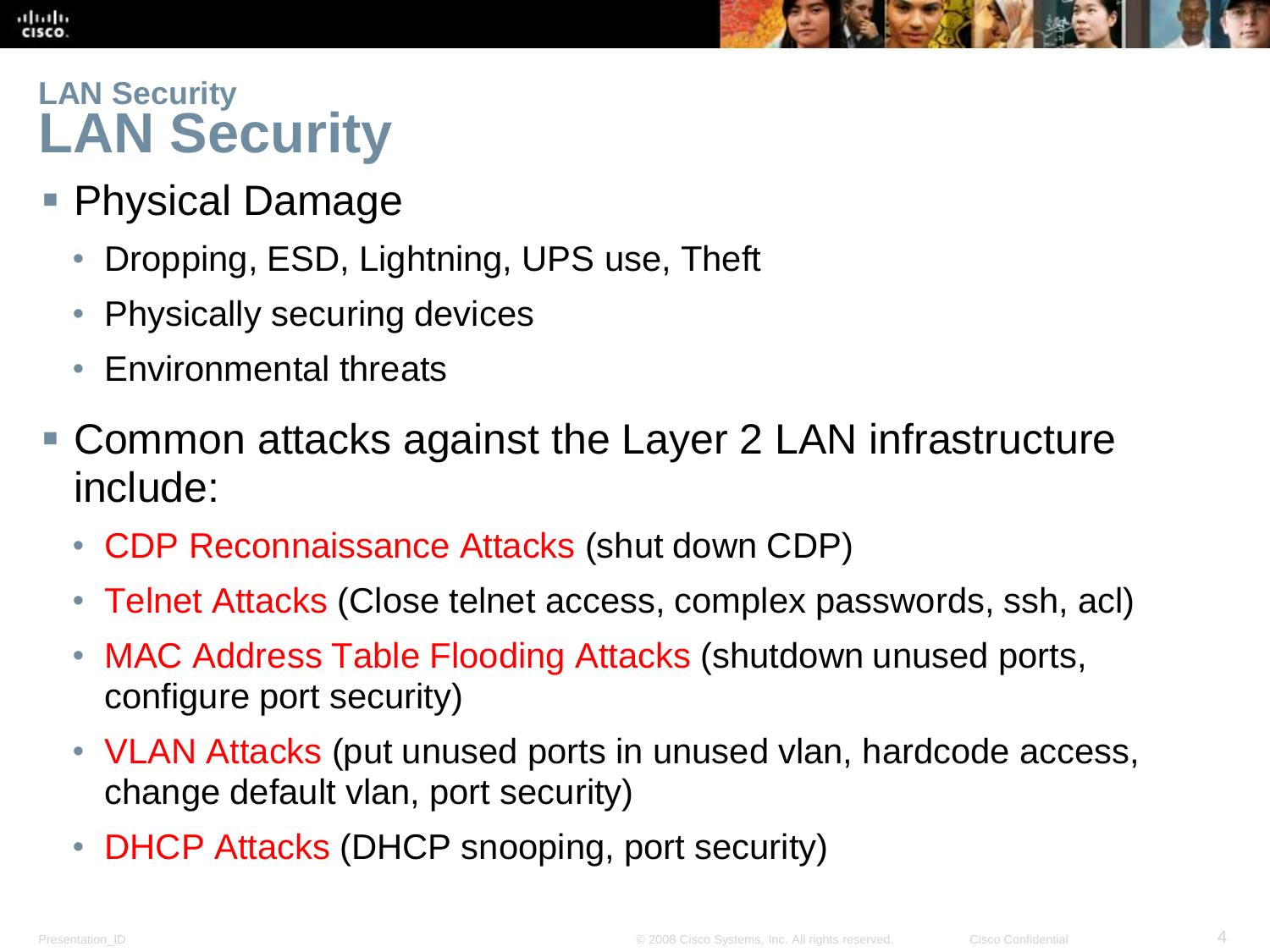#### **LAN Security LAN Security Best Practices**

- This topic covers several Layer 2 security solutions:
	- Mitigating MAC address table flooding attacks
		- o using port security
		- o Limit mac address numbers allowed
	- Mitigating VLAN attacks (don't use default native vlan1)
	- Mitigating DHCP attacks using DHCP spoofing
		- o Uses ip-helper address across networks
		- DHCP snooping command restricts replies from untrusted switch ports
		- o Limit number of DHCP requests
	- Securing administrative access using AAA
		- $\circ$  authentication, authorization, accounting  $-$  local or remote server
		- o Configure aaa server, either: Radius or TACACS+
	- Securing device access using 802.1X port-based authentication
		- Radius (open/UDP/one-way), TACACS+ (Cisco/TCP/two-way): username/password server
		- EAP encryption (optional)

alba ta CISCO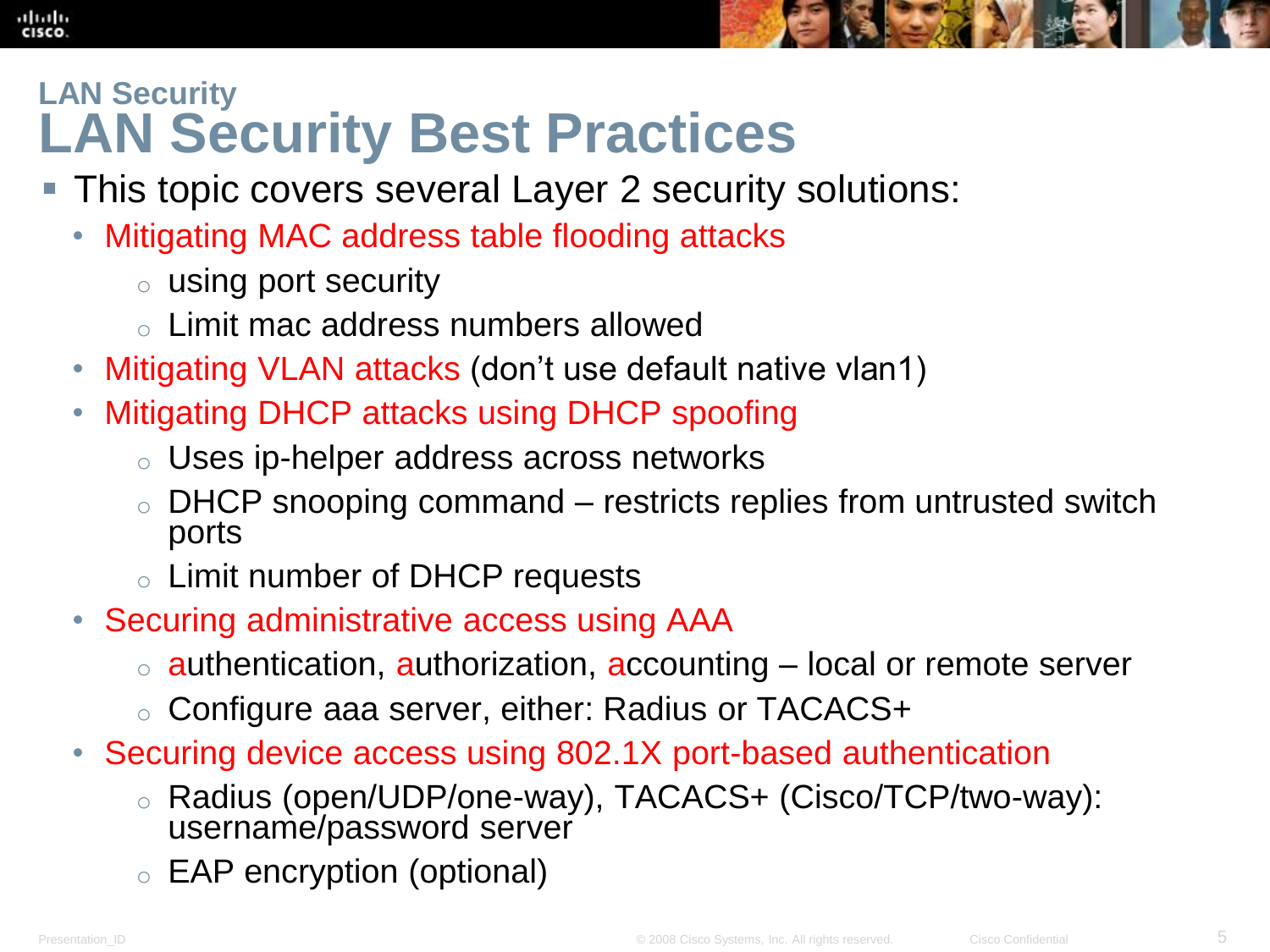

#### **LAN Security LAN Security Best Practices**

- Review There are several strategies to help secure Layer 2 of a network:
	- Always use secure variants of these protocols such as SSH, SCP, SSL, SNMPv3, and Secure FTP (SFTP).
	- Always use strong passwords and change them often.
		- o Can be configured/enforced
	- Enable CDP on select ports only.
		- o Or LLDP (Link Layer Discovery Protocol IEEE 802.1AB)
	- Secure Telnet access.
	- Use a dedicated management VLAN where nothing but management traffic resides.
	- Use ACLs to filter unwanted access to management vlan/access ports
	- Hard code Access or Trunk ports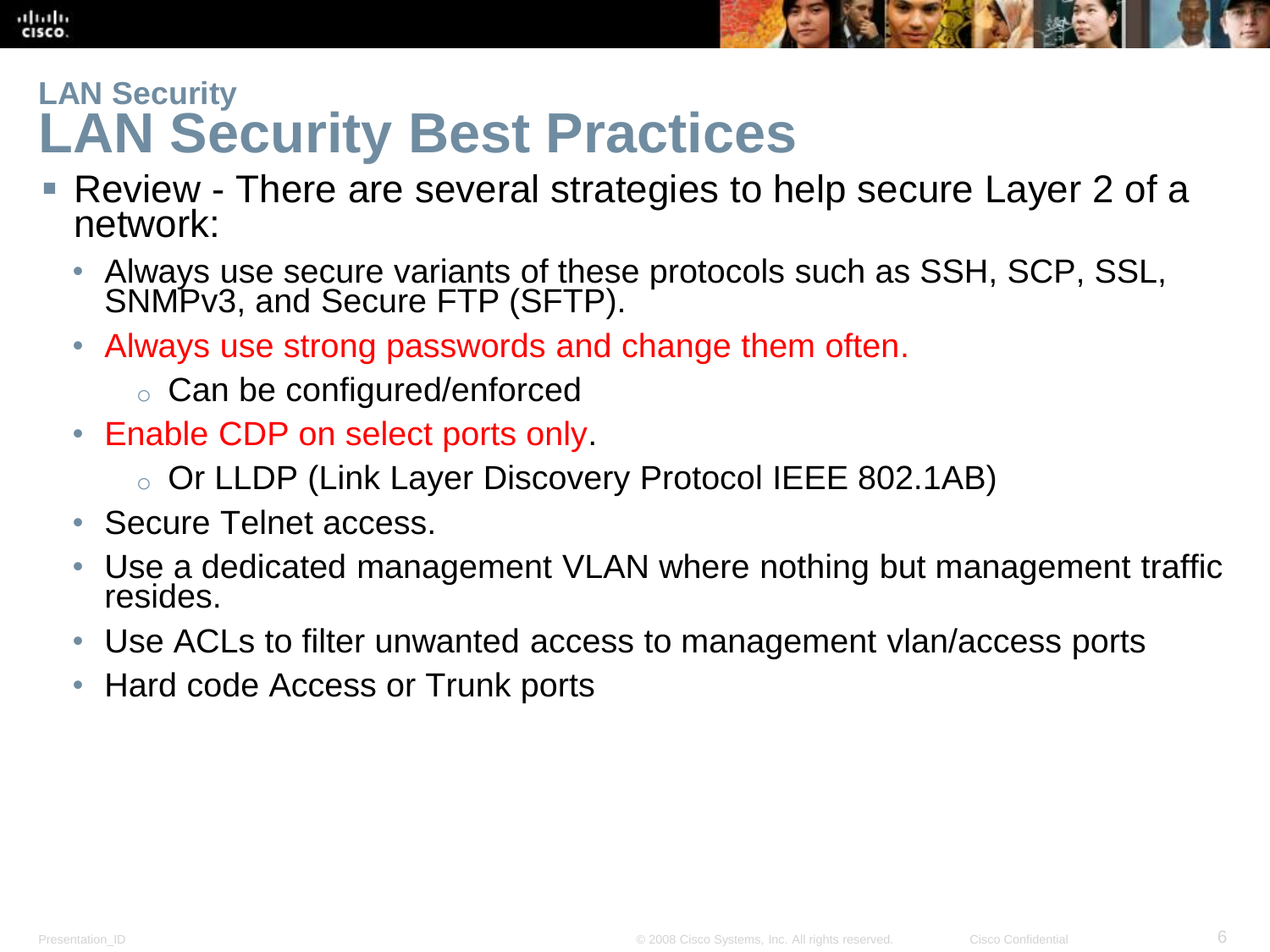







Presentation\_ID **Example 2008** Cisco Systems, Inc. All rights reserved. Cisco Confidential Cisco Confidential 7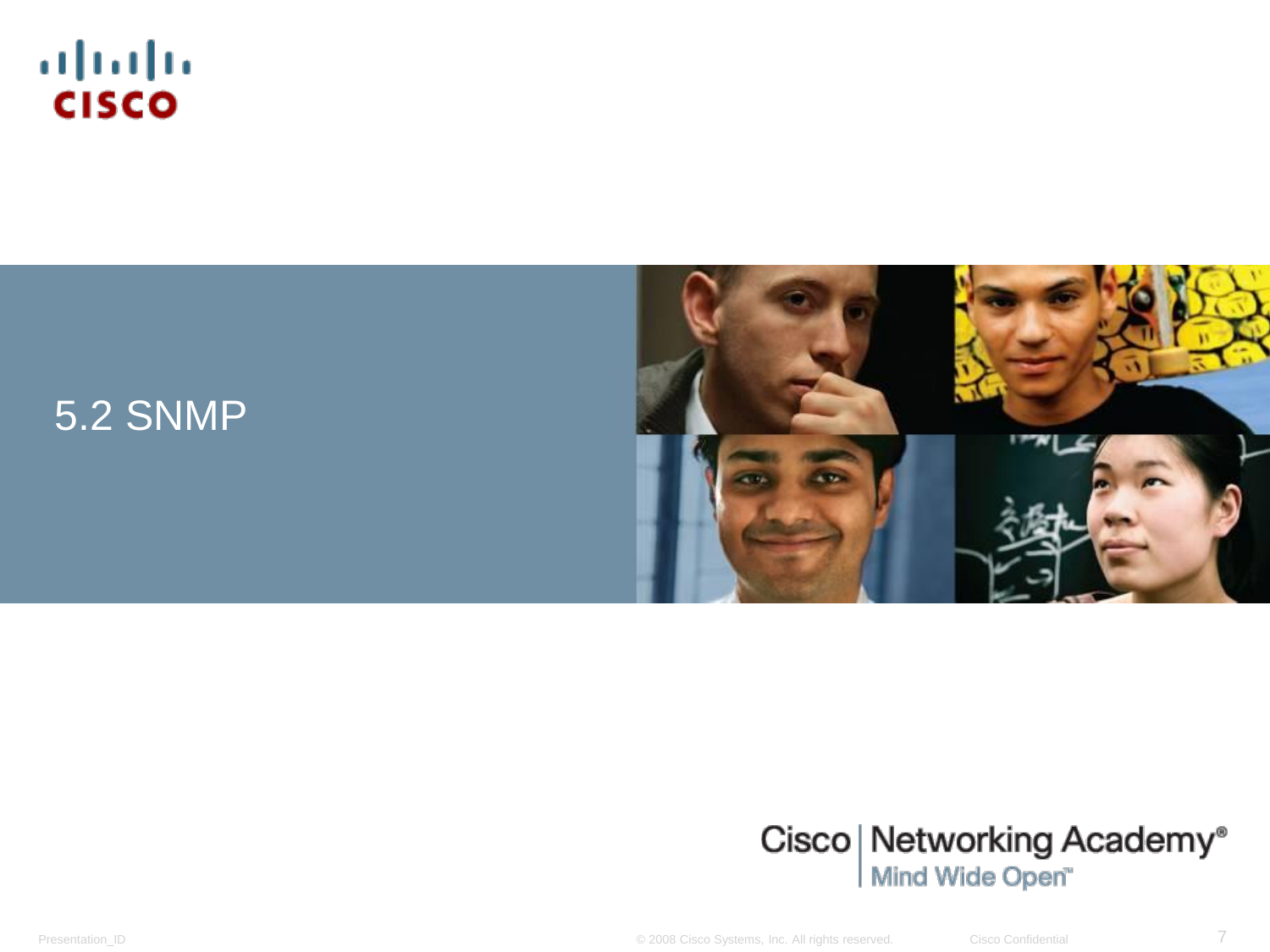#### ahah CISCO

#### **SNMP SNMP Operation**

- **SNMP allows administrators** to manage and monitor devices on an IP network.
- **SNMP** Elements
	- **SNMP Manager (server polls)**
	- SNMP Agent (network device reports)
	- MIB (device management info base saved locally)
- **SNMP Operation** 
	- Trap (trap notification to mngr)
	- Get (collects information)
	- Set (change configurations)
- Presentation\_ID © 2008 Cisco Systems, Inc. All rights reserved. Cisco Confidential 8 Ports UDP 161 & 162

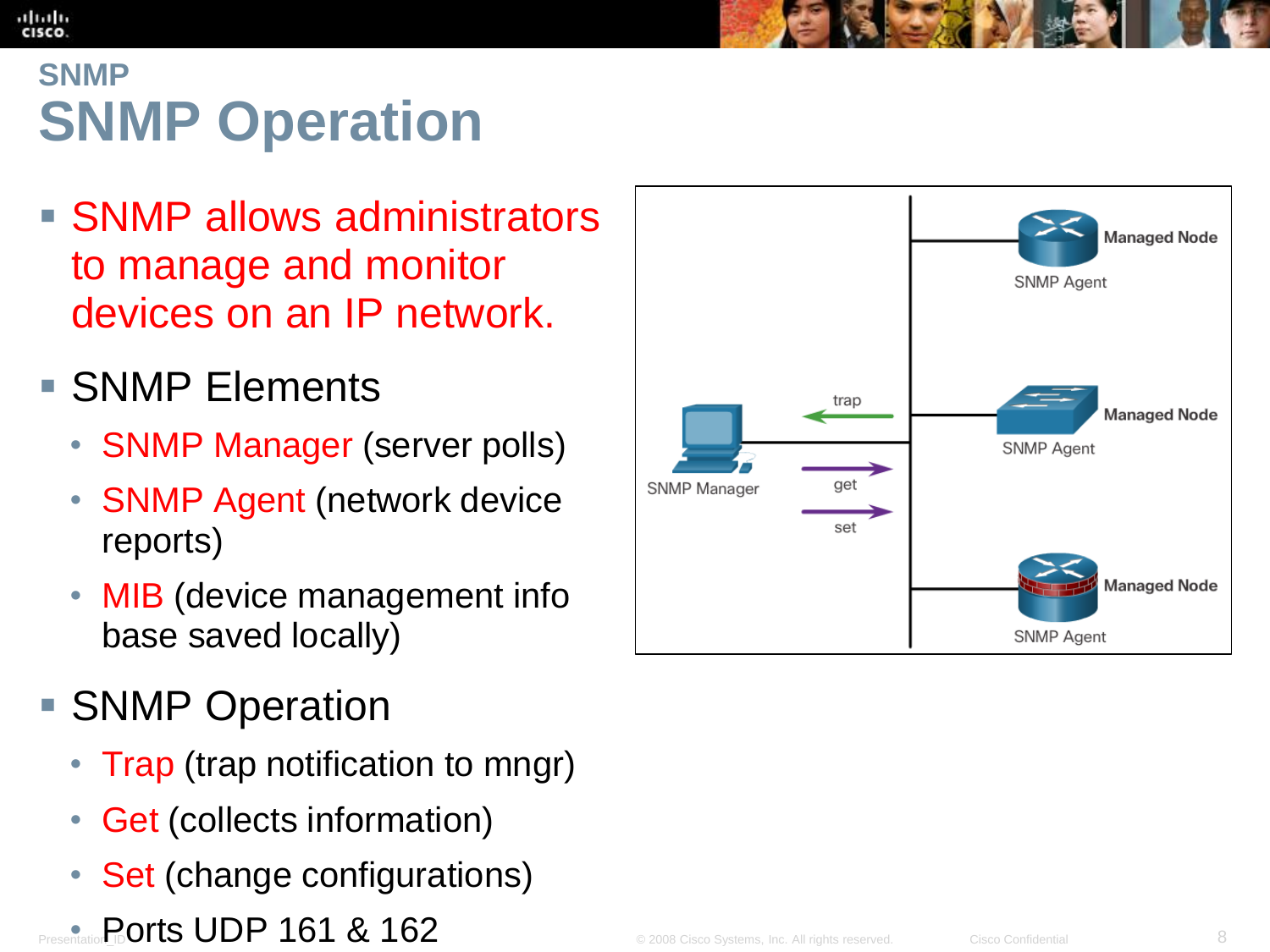#### **SNMP SNMP Operation**

#### ■ SNMP Security Model and Levels

| <b>Model</b>        | <b>Level</b>                                                  | <b>Authentication</b>                                          | <b>Encryption</b>                                                                | <b>Result</b>                                                                                    |
|---------------------|---------------------------------------------------------------|----------------------------------------------------------------|----------------------------------------------------------------------------------|--------------------------------------------------------------------------------------------------|
| SNMP <sub>v1</sub>  | noAuthNoPriv                                                  | Community<br>string                                            | No                                                                               | Uses a community<br>string match for<br>authentication.                                          |
| SNMP <sub>v2c</sub> | noAuthNoPriv                                                  | Community<br>string                                            | No                                                                               | Uses a community<br>string match for<br>authentication.                                          |
| SNMP <sub>v3</sub>  | noAuthNoPriv                                                  | Username                                                       | No                                                                               | Uses a username<br>match for<br>authentication (an<br>improvement over<br>SNMP <sub>v2c</sub> ). |
| SNMP <sub>v3</sub>  | authNoPriv                                                    | Message Digest<br>5 (MD5) or<br>Secure Hash<br>Algorithm (SHA) | No                                                                               | Provides<br>authentication based<br>on the HMAC-MD5<br>or HMAC-SHA<br>algorithms.                |
| SNMP <sub>v3</sub>  | authPriv<br>(requires the<br>cryptographic<br>software image) | MD5 or SHA                                                     | Data Encryption<br>Standard (DES)<br>or Advanced<br>Encryption<br>Standard (AES) | Provides<br>authentication based<br>on the HMAC-MD5<br>or HMAC-SHA<br>algorithms.                |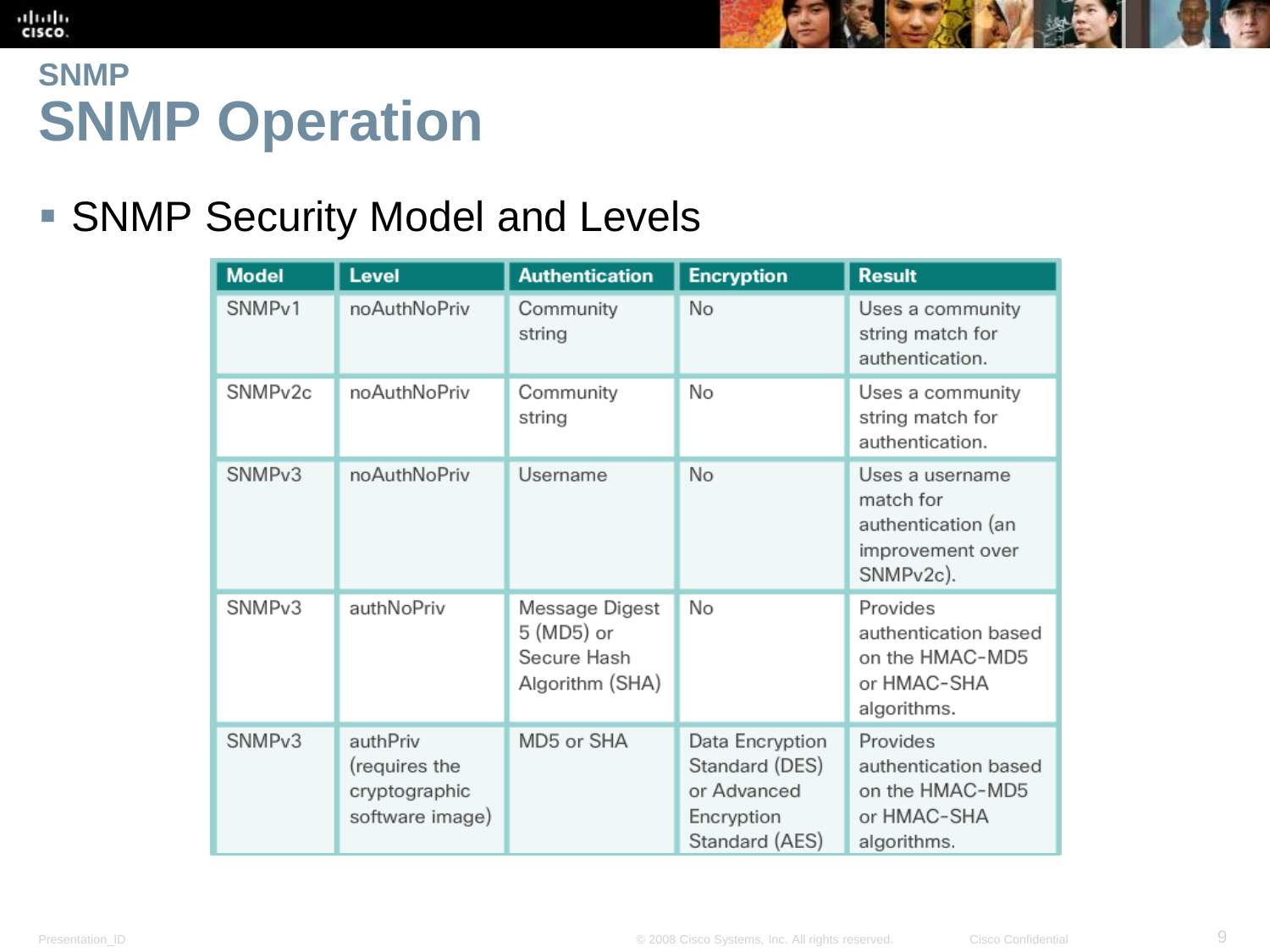## **SNMP Configuring SNMP**

- **Configuration steps** 
	- Configure community string
	- Document location of device
	- Document system contact
	- Restrict SNMP Access
	- Specify recipient of SNMP **Traps**
	- Enable traps on SNMP agent



altah **CISCO**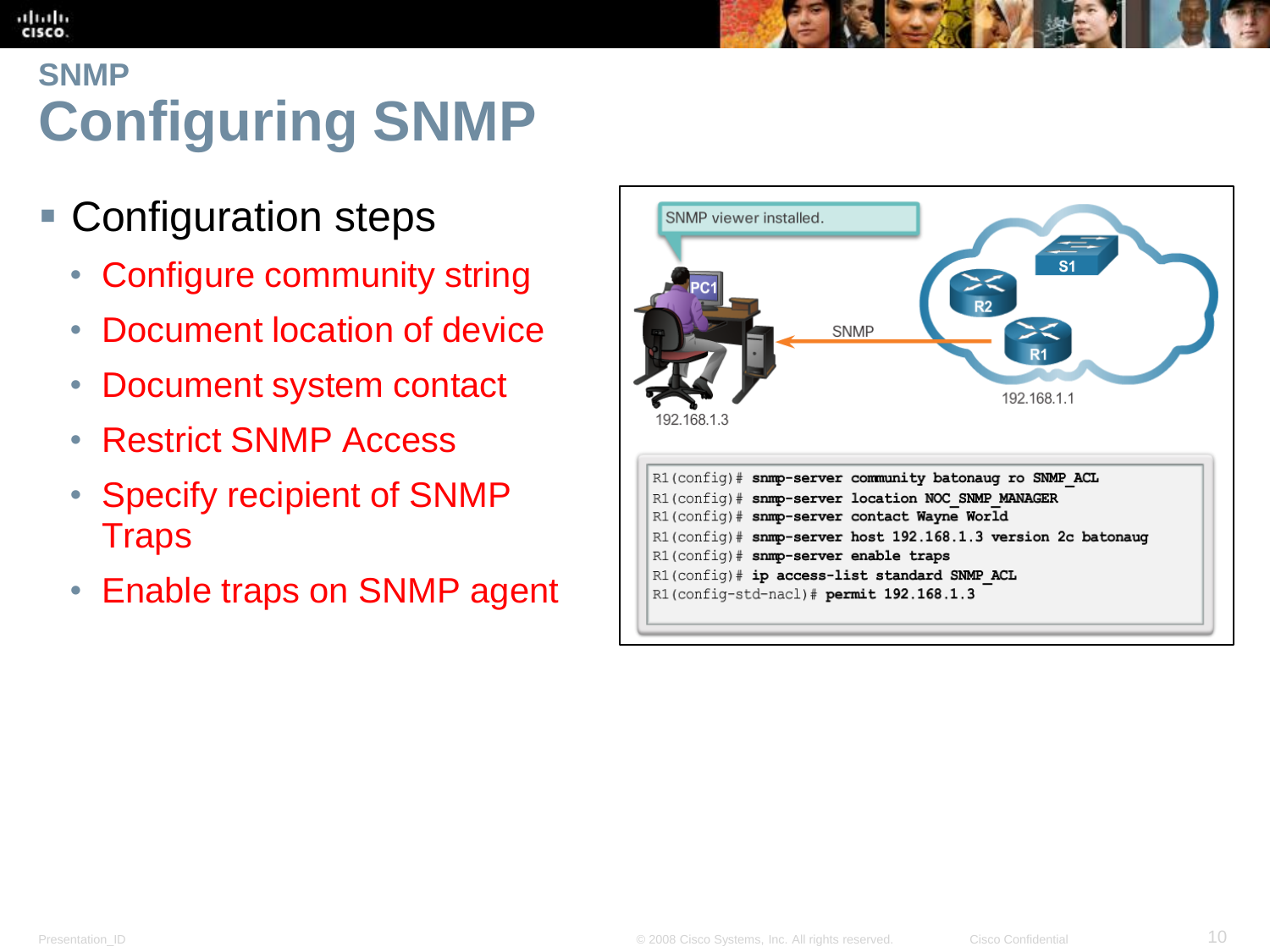#### diah **CISCO**

#### **SNMP Configuring SNMP**

#### ■ Securing SNMPv3

Step 1: Configure an ACL to permit access to the protected management network.

Router (config) # ip access-list standard acl-name Router (config-std-nacl) # permit source net

Step 2: Configure an SNMP view.

Router (config) # snmp-server view view-name oid-tree

Step 3: Configure an SNMP group.

Router (config) # snmp-server group group-name v3 priv read view-name access [acl-number | acl-name]

Step 4: Configure a user as a member of the SNMP group.

```
Router (config) # snmp-server user username group-name v3
auth {md5 | sha} auth-password priv {des | 3des | aes
{128 | 192 | 256} privpassword
```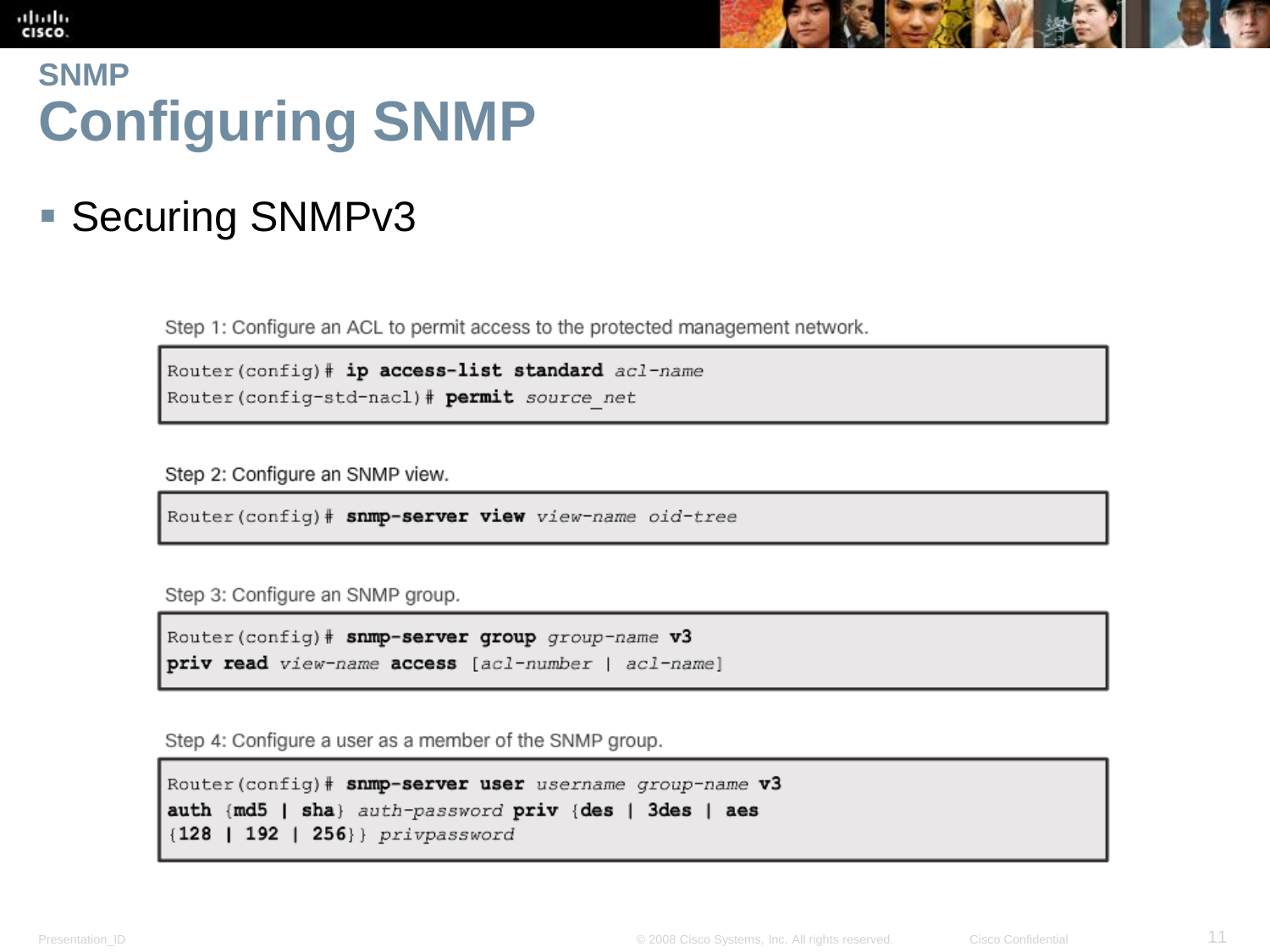

#### 5.3 Cisco Switch Port Analyzer (SPAN)





Presentation\_ID **Example 2008** Cisco Systems, Inc. All rights reserved. Cisco Confidential Cisco Confidential 12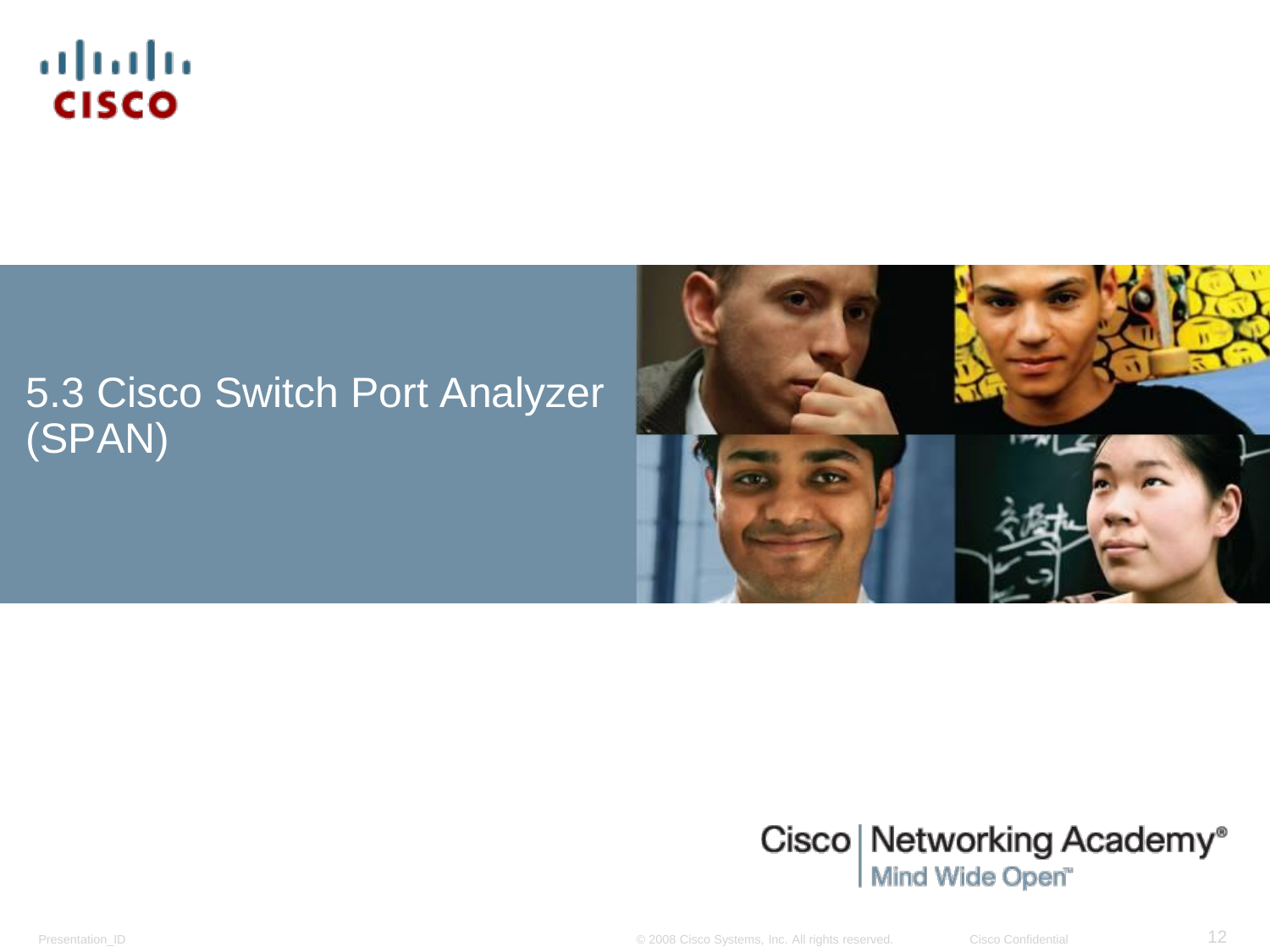## **Cisco Switch Port Analyzer SPAN Overview**

■ Port mirroring

altalia **CISCO** 

> • The port mirroring feature allows a switch to copy and send Ethernet frames from specific ports to the destination port connected to a packet analyzer. The original frame is still forwarded in the usual manner.

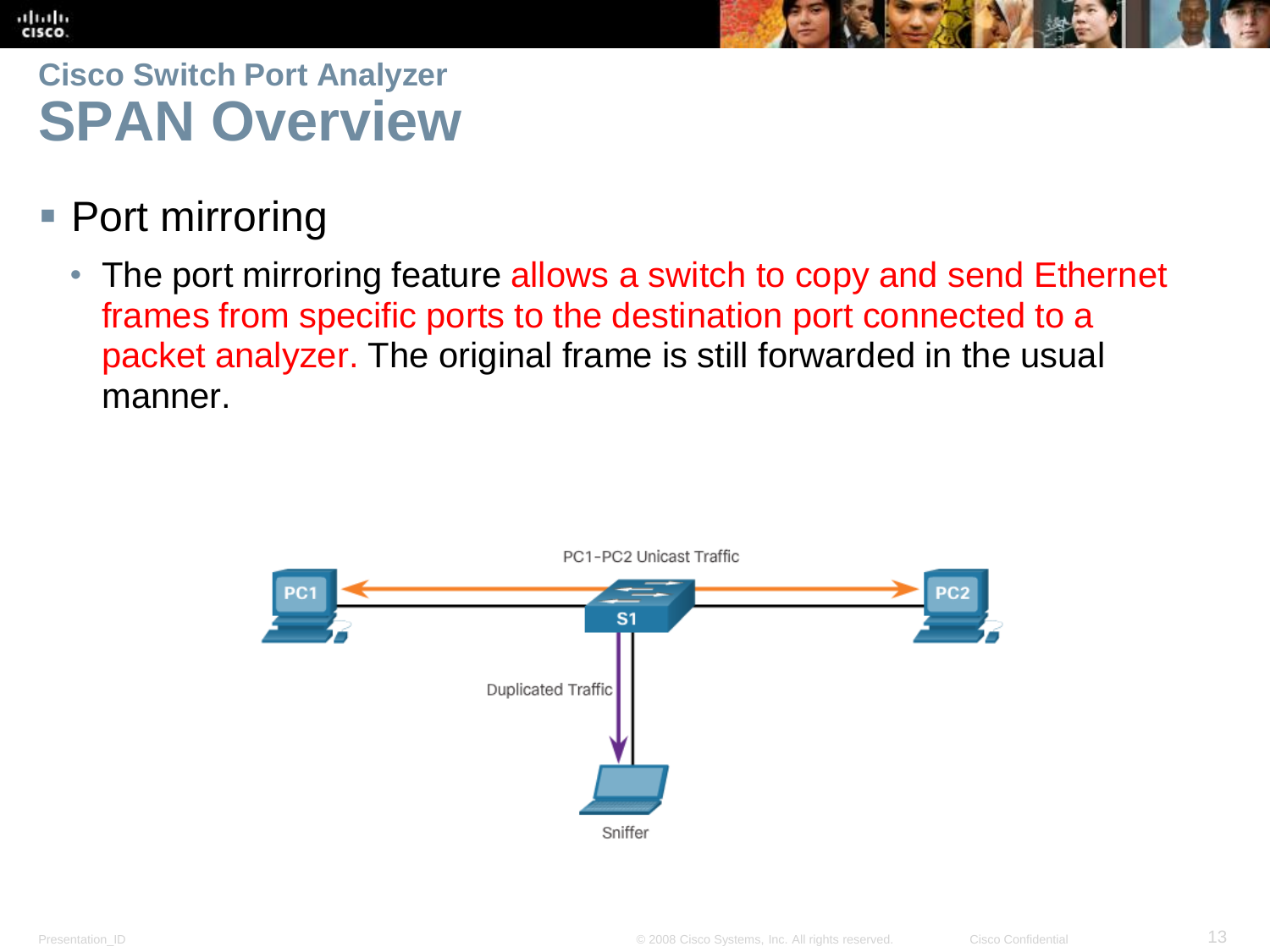#### aludo<br>cisco.

#### **Cisco Switch Port Analyzer SPAN Overview**

#### ■ SPAN terminology

| <b>Term</b>                | <b>Definition</b>                                                                                                                                  |
|----------------------------|----------------------------------------------------------------------------------------------------------------------------------------------------|
| Ingress traffic            | This is traffic that enters the switch.                                                                                                            |
| Egress traffic             | This is traffic that leaves the switch.                                                                                                            |
| Source (SPAN) port         | This is a port that is monitored with use of the SPAN feature.                                                                                     |
| Destination (SPAN)<br>port | This is a port that monitors source ports, usually where a packet analyzer, IDS or IPS is<br>connected. This port is also called the monitor port. |
| SPAN session               | This is an association of a destination port with one or more source ports.                                                                        |
| Source VLAN                | This is the VLAN monitored for traffic analysis.                                                                                                   |

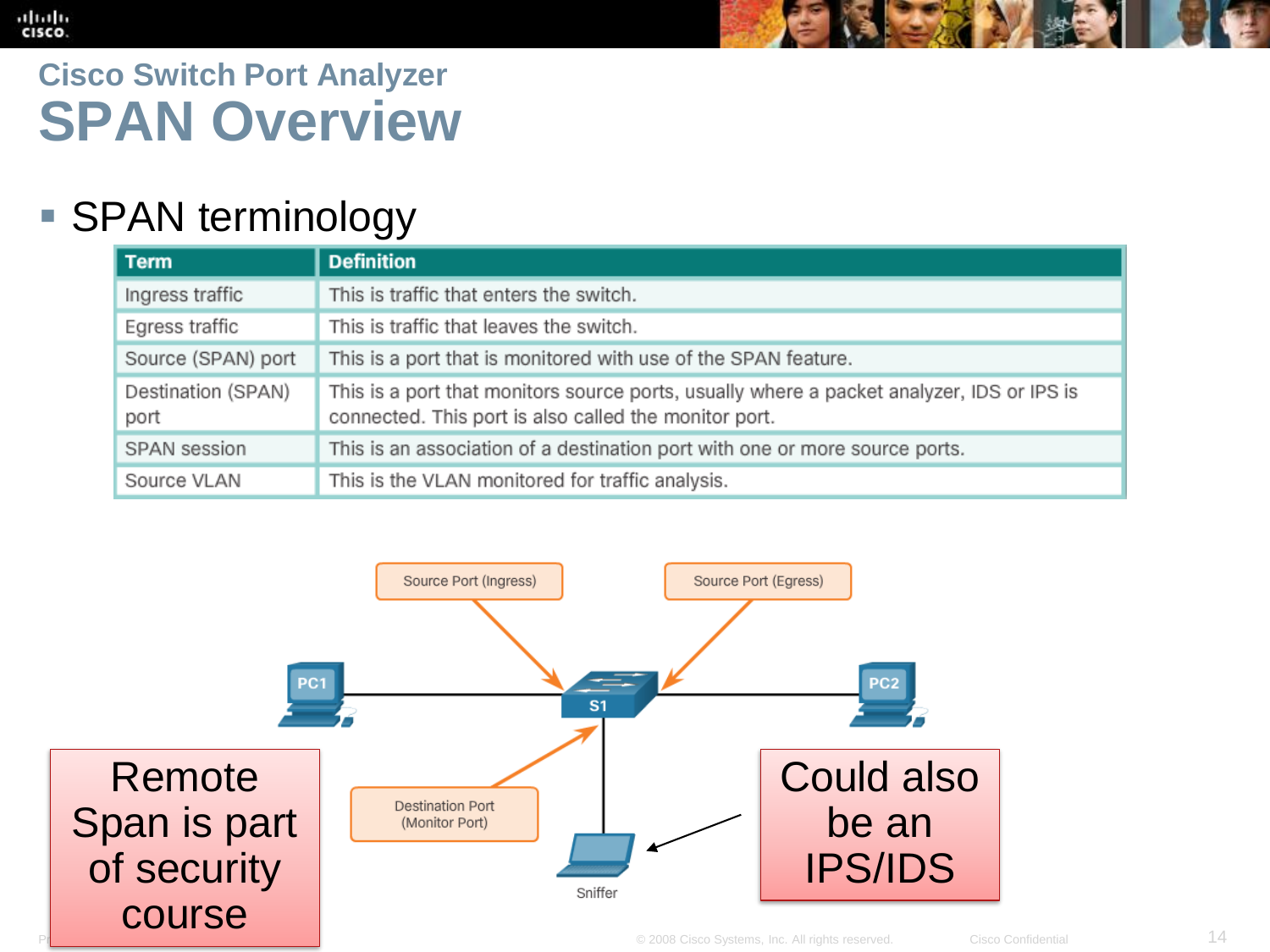#### ahah **CISCO Cisco Switch Port Analyzer SPAN Configuration**

#### Use **monitor session** global configuration command

#### Associate a SPAN session with a source port

Switch (config) # monitor session number source [ interface interface | vlan vlan ]

#### Associate a SPAN session with a destination port

Switch (config)# monitor session number destination [ interface interface | vlan vlan ]

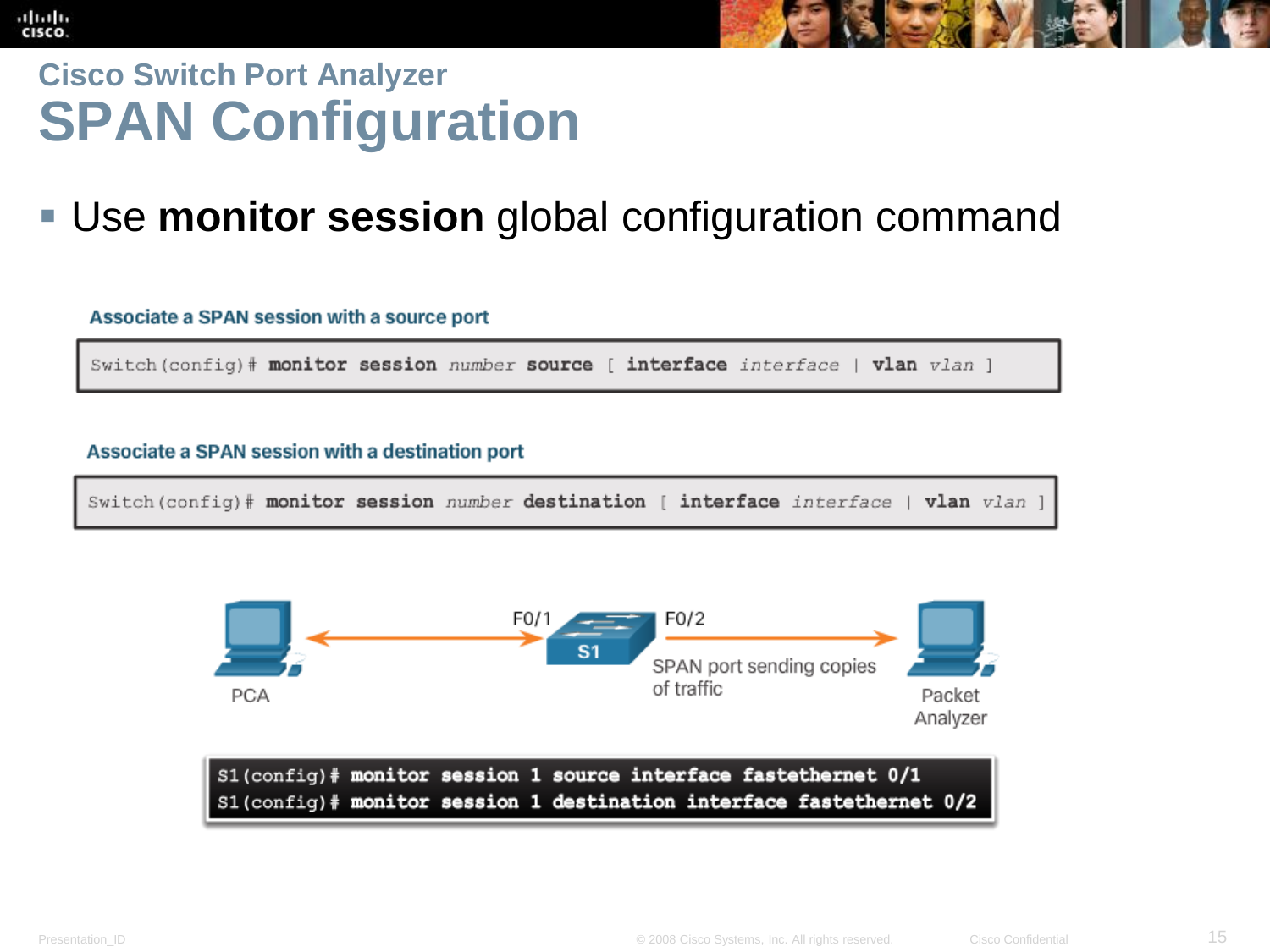### **Cisco Switch Port Analyzer SPAN as a Troubleshooting Tool**

- SPAN allows administrators to troubleshoot network issues
- Administrator can use SPAN to duplicate and redirect traffic to a packet analyzer
- **Administrator can analyze traffic** from all devices to troubleshoot sub-optimal operation of network applications



ahah **CISCO**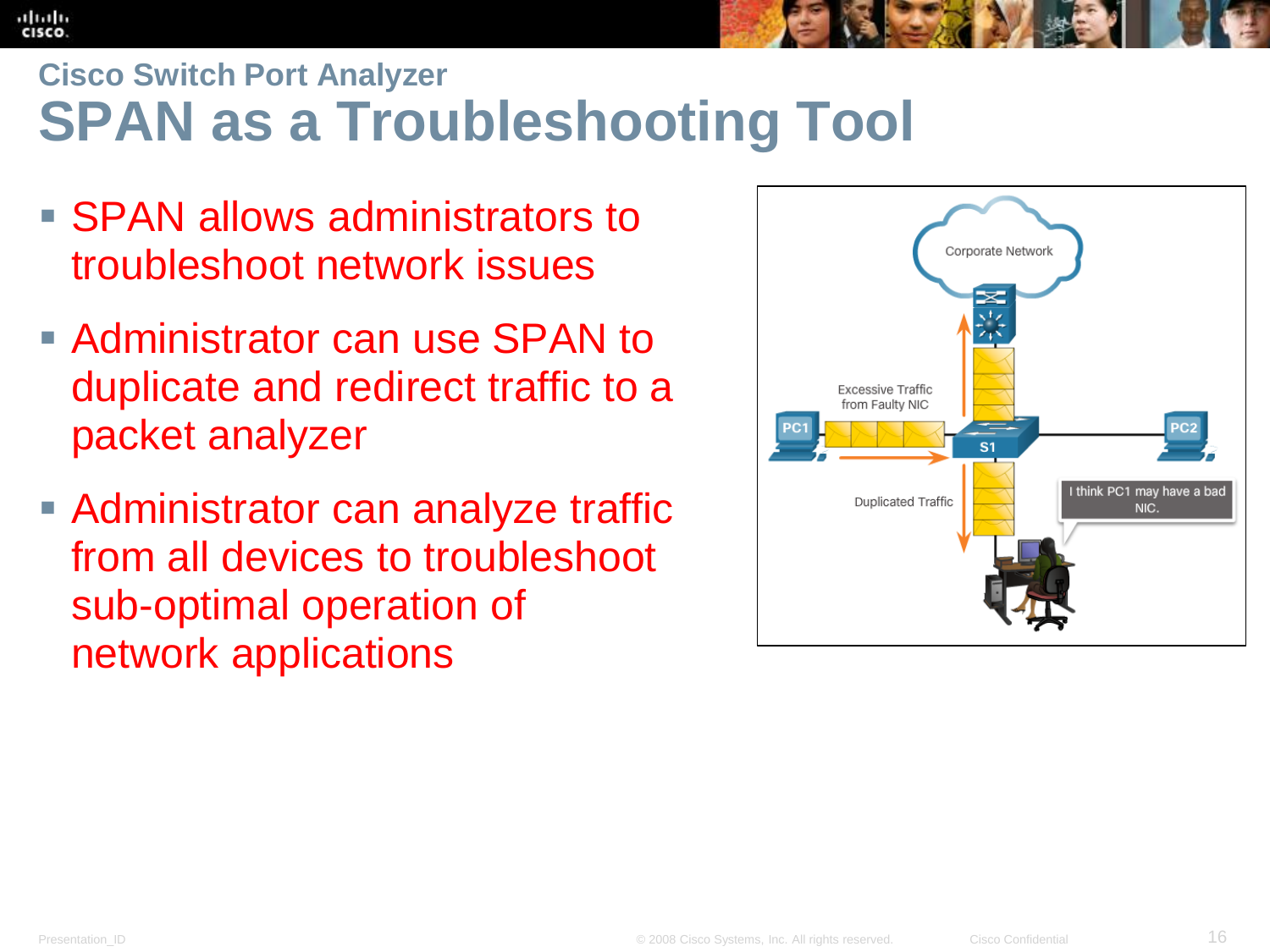# Cisco | Networking Academy<sup>®</sup><br>Mind Wide Open<sup>™</sup>